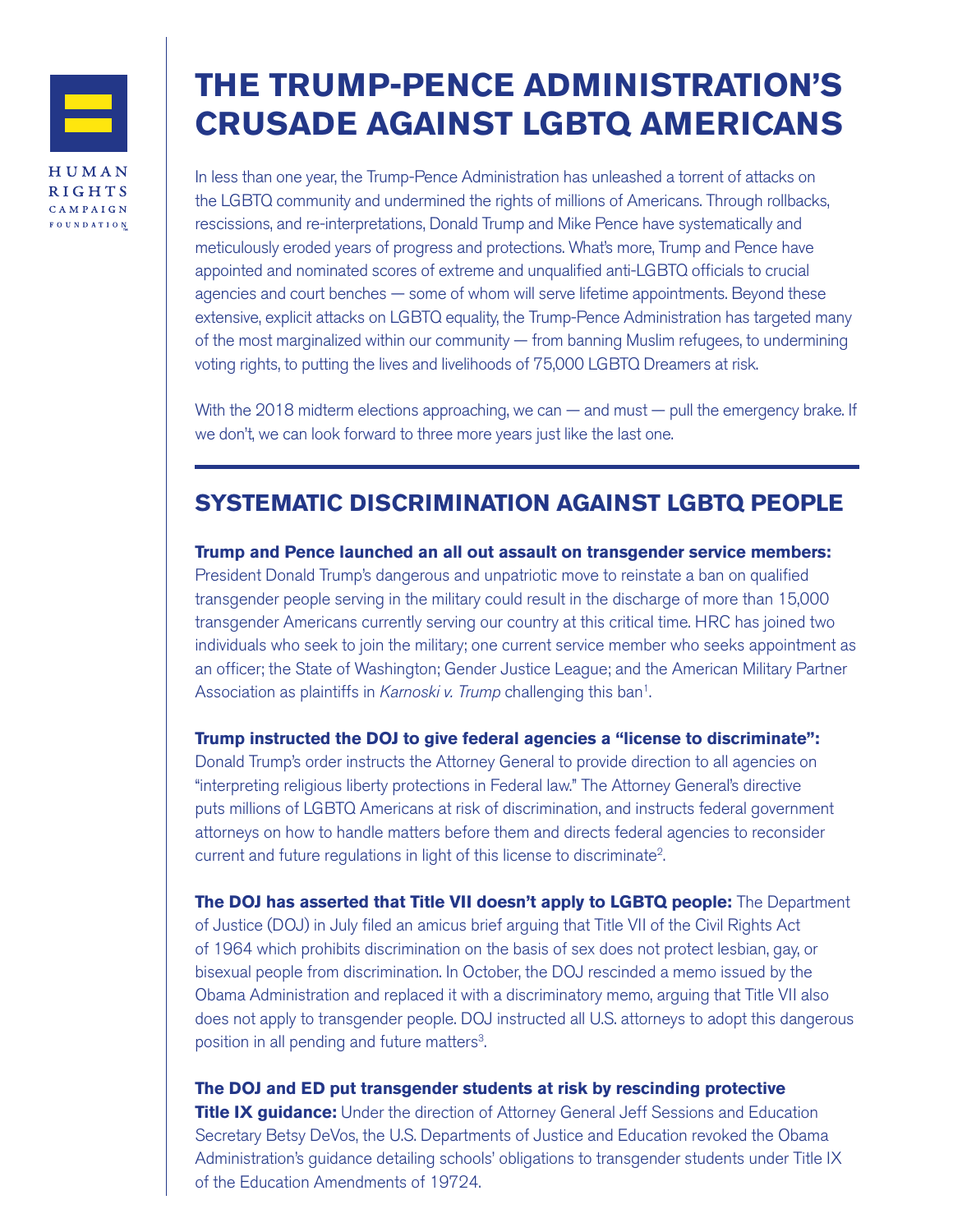

**RIGHTS** CAMPAIGN FOUNDATION

# **INSIDIOUS ATTACKS, AGENCY-BY-AGENCY**

BEYOND THE HEADLINES, THE TRUMP-PENCE ADMINISTRATION IS INSERTING HATE AND DISCRIMINATION INTO OUR GOVERNMENT, ACROSS ALL AGENCIES.

## **White House**

In addition to his assault on transgender service members and "license to discriminate," the president's budget $5$ proposal would devastate federal safety net programs and human rights protections abroad. Trump pardoned<sup>6</sup> anti-immigrant, anti-LGBTQ former Maricopa County Sheriff Joe Arpaio. Egregiously, according to the New Yorker<sup>7</sup>, when asked about Mike Pence and LGBTQ rights, Donald Trump said "Don't ask that guy — he wants to hang them all!"

## **Department of Justice (DOJ)**

Not only did Attorney General Jeff Sessions instruct U.S. attorneys to take the position that Title VII does not protect LGBTQ people and rescind protective guidance for transgender students, he also withdrew the DOJ's request<sup>8</sup> for a preliminary injunction in its legal challenge to the anti-LGBTQ North Carolina law HB2. He also declined to appeal $9$  a nationwide preliminary injunction that prevents the HHS from enforcing gender identity nondiscrimination protections under Section 1557 of the Affordable Care Act.

#### **Department of Education (ED)**

U.S. Secretary of Education Betsy DeVos has attacked LGBTQ students — and especially transgender students — at every turn. In September, ED began a process<sup>10</sup> to rescind Title IX guidance related to schools' obligations to address sexual harassment, including sexual violence. ED also released a Q&A on Campus Sexual Misconduct<sup>11</sup>, which erases all mentions of LGBTQ students and schools' obligations to students of all sexual orientations and gender identities.

## **Department of Homeland Security (DHS)**

DHS has made it harder for LGBTQ people fleeing violence around the world to find safety in the U.S. Trump issued an executive order to create further obstacles for all people seeking to enter the U.S., preventing refugees from escaping some of most anti-LGBTQ regimes in the world. Additionally, the Trump-Pence Administration's cruel decision in September to end the Deferred Action for Childhood Arrivals (DACA)12 program affects an estimated 75,00013 LGBTQ Dreamers.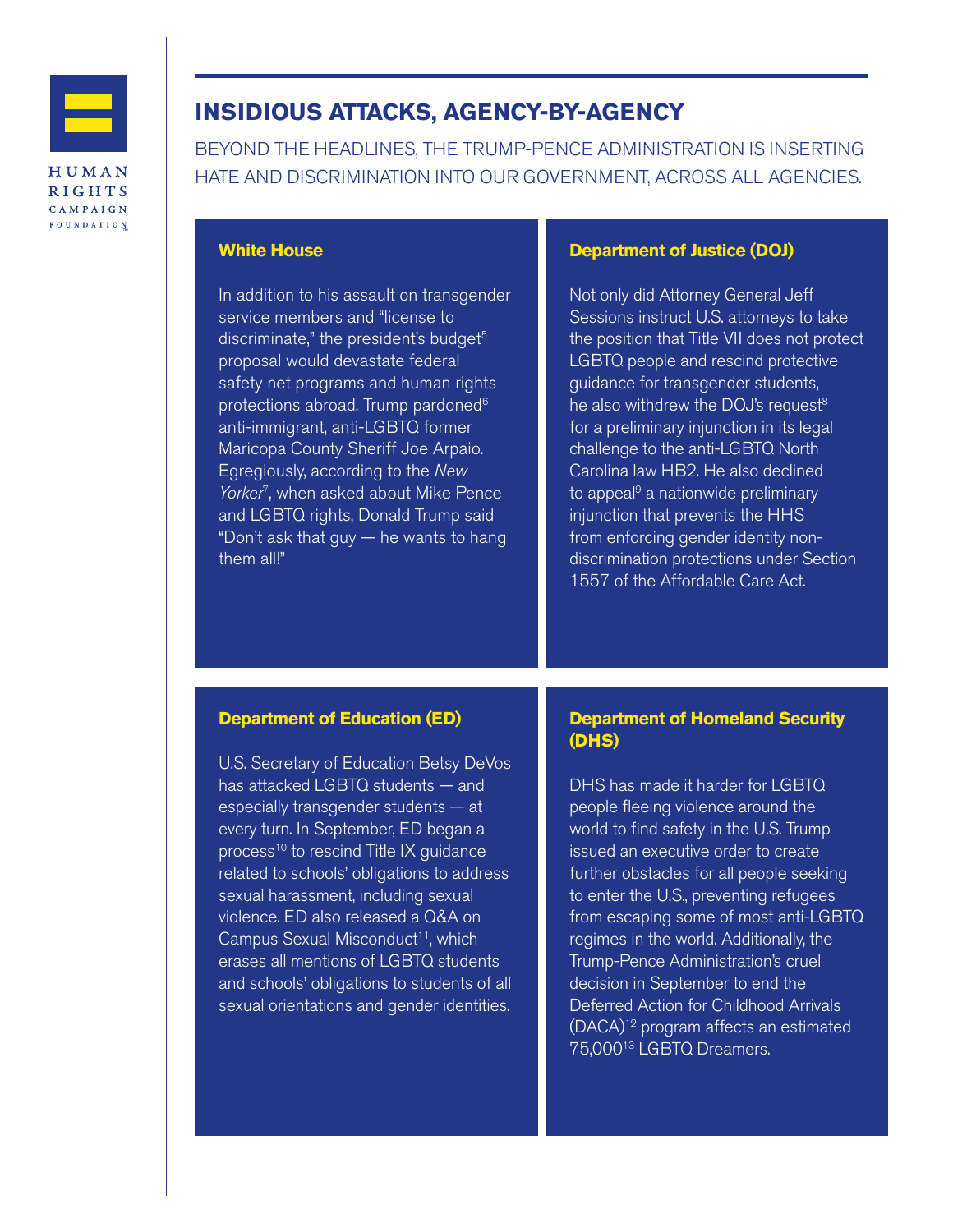

CAMPAIGN FOUNDATION

## **Department of Health and Human Services (HHS)**

HHS removed all mentions of LGBTQ people14 and health disparities from its strategic plan — and also used antiabortion language. Additionally, after stating there were no changes to the survey, HHS removed a question on sexual orientation<sup>15</sup> from a national survey of seniors, making it more difficult to track issues senior LGBTQ Americans face.

#### **State Department**

The State Department has failed to demonstrate America's commitment to human rights or guarantee that supporting and protecting the human rights of LGBTQ people remains a commitment and priority. While the U.S. Congress has passed resolutions condemning the violence and persecution by Chechen authorities, President Trump and Secretary of State Rex Tillerson have thus far failed to publicly condemn the attacks<sup>16</sup>. HRC President Chad Griffin has called on Sec. Tillerson to speak out on these and other anti-LGBTQ human rights abuses<sup>17</sup>.

# **DANGEROUS NOMINEES TO EVERY LEVEL OF GOVERNMENT**

PERSONNEL IS POLICY, AND DONALD TRUMP AND MIKE PENCE ARE DOING EVERYTHING THEY CAN TO STACK ALL AGENCIES OF GOVERNMENT AND OUR FEDERAL COURT SYSTEM WITH NOMINEES WHO ARE BOTH UNQUALIFIED AND HAVE TROUBLESOME RECORDS ON EQUALITY.

# **FEDERAL JUDICIAL NOMINEES:**

TRUMP AND PENCE ARE STACKING OUR COURT SYSTEM WITH UNQUALIFIED IDEOLOGUES WHO WILL ATTACK LGBTQ RIGHTS.

**Neil Gorsuch, Supreme Court of the United States:** The Supreme Court has played a central role in advancing the promise of equality for LGBTQ Americans, and Judge Gorsuch's anti-equality record — from opposing crucial medical treatment for a transgender person to supporting a license to discriminate for private corporations  $-$  make him unfit to sit on the nation's highest court<sup>18</sup>.

**Jeff Mateer, U.S. District Court for the Eastern District of Texas:** In a 2015 speech titled "The Church and Homosexuality," Jeff Mateer objected to a transgender student using a restroom consistent with her gender identity, calling the policy<sup>19</sup> "Satan's plan." Mateer fought against nondiscrimination protections for the LGBTQ community in Plano and San Antonio, Texas, and he even supports<sup>20</sup> the dangerous and debunked practice of so-called "conversion therapy." Mateer also claimed that marriage equality will lead to bestiality<sup>21</sup>.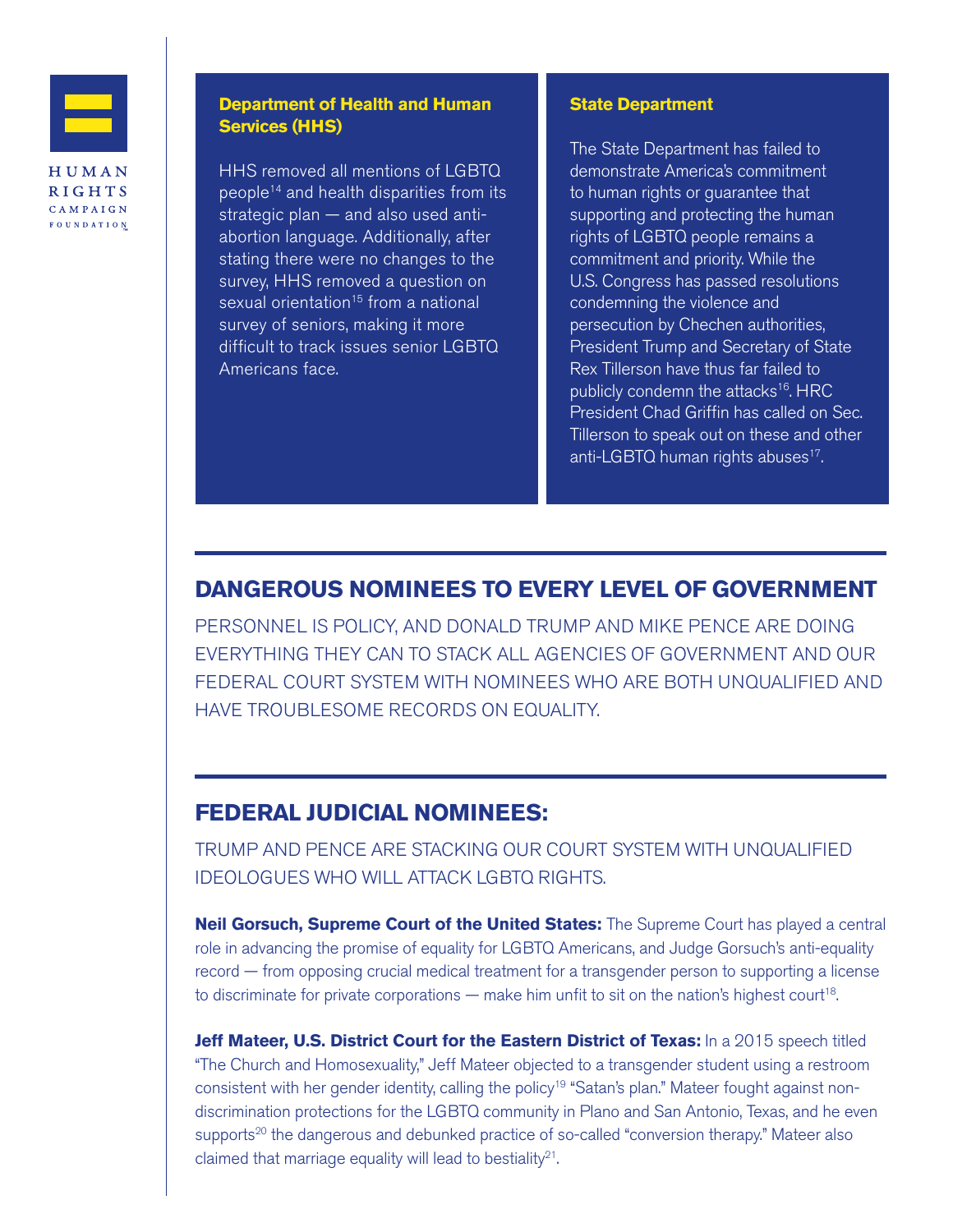

HUMAN **RIGHTS** CAMPAIGN FOUNDATION **Damien Schiff, U.S. Court of Federal Claims:** Schiff opposed anti-bullying policies, the decriminalization of same-sex relationships, and marriage equality. In his writings, Schiff has encouraged parents to opt out of public schools $22$  in response to new curriculum that discouraged LGBTQ bullying and normalized families with same-sex parents; and opposed the Supreme Court<sup>23</sup> ruling decriminalizing same-sex relationships.

**L. Steven Graz, U.S. Eighth Circuit Court of Appeals:** Grasz served on the board of a non-profit that backed the abusive practice of conversion therapy<sup>24</sup> on LGBTQ minors. Grasz said that language protecting people on the basis of sexual orientation opened the door for protections for pedophiles<sup>25</sup> and argued Nebraska should not recognize<sup>26</sup> marriage equality. Grasz also opposed allowing same-sex parents to adopt. The American Bar Association has deemed Grasz unqualified to serve<sup>27</sup> in the position Trump has nominated him for.

**Mark Norris, U.S. District Court for the Western District of Tennessee:** Norris has voted in the Tennessee General Assembly to support legislation giving business a license to discriminate<sup>28</sup> against LGBTQ people and supported a state law preventing local municipalities<sup>29</sup> from passing LGBTQ non-discrmination protections. Norris also opposed federal guidance from the Obama administration helping to protect transgender students from discrimination and harassment in public schools.

**Stephen Schwartz, U.S. Court of Federal Claims:** Schwartz's work opposing equality includes defending North Carolina's discriminatory HB2<sup>30</sup>. He also notably served as co-counsel to the Gloucester County School Board in Virginia after it was sued by transgender student Gavin Grimm for discrimination<sup>31</sup>. Grimm challenged the school board in court for denying him use of the boy's restroom.

# **CABINET APPOINTEES**



**Jeff Sessions, United States Attorney General:** Jeff Sessions has repeatedly supported laws that criminalize LGBTQ activity, blasting the Lawrence v. Texas decision, which finally ended the criminalization of same-sex relationships $32$ . Jeff Sessions supported the discriminatory "Don't Ask, Don't Tell" and co-sponsored the Federal Marriage Amendment, saying he would seek "again and again" to pass an amendment to the United States Constitution outlawing marriage equality<sup>33</sup>.



**Betsy DeVos, Secretary of the Department of Education:** DeVos' personal foundation has donated \$275,000 to Focus on the Family, an organization that promotes, among other things, conversion therapy. DeVos' personal foundation has donated \$15,000 to the Becket Foundation, an organization that advocates for legislation creating a license to discriminate. DeVos' personal foundation has donated \$65,000 to the Thomas More Law Center, an organization that represented organizations that challenged the constitutionality of the Matthew Shepard and James Byrd, Jr. Hate Crimes Prevention Act<sup>34</sup>.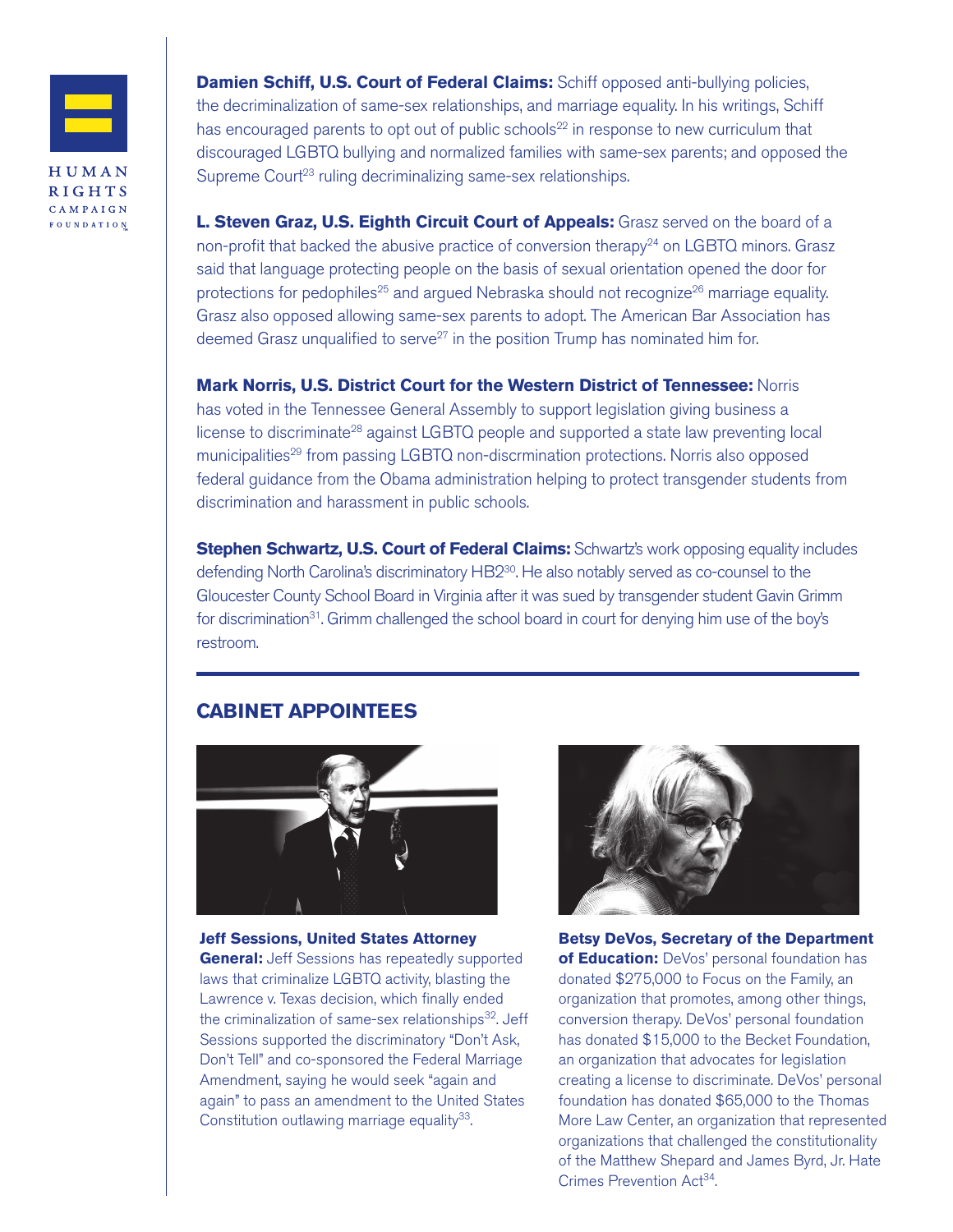



**Mark Green, Secretary of the Army:** Green's anti-LGBTQ record includes describing former President Obama's guidance protecting transgender students an example of "tyrannical government $35$ ," saying that being transgender is a "disease"<sup>36</sup>, encouraging the state of Tennessee to deny marriage licenses<sup>37</sup> to gay couples, and equating transgender people38 to rapists and pedophiles. Green was ultimately forced to withdraw his nomination.



**Scott Garrett, President of the Export-Import Bank:** In 2015, Garrett pushed for the exclusion of openly LGBTQ candidates for public office and refused to support<sup>39</sup> the National Republican Congressional Committee because it "supported homosexuals in primaries." During his time in Congress, Garrett voted against hate crimes protections for LGBTQ people, against the repeal of"Don't Ask, Don't Tell" policy, refused to support the Employment Non-Discrimination Act, and he twice voted in favor of banning marriage equality<sup>40</sup>.



**Sam Brownback, Ambassador-at-Large for International Religious Freedom: As governor,** Brownback orchestrated a policy change<sup>41</sup> that would make it nearly impossible for transgender Kansans to change their birth certificates to reflect their gender identity. In 2015, Brownback attacked LGBTQ state employees by stripping away nondiscrimination protections. Brownback issued another blatantly discriminatory executive<sup>42</sup> that prohibited the state government from taking action against clergy members or faith organizations that deny services to same sex couples based on religious beliefs<sup>43</sup>.



**Sam Clovis, Chief Scientist for the Department of Agriculture:** Clovis has a disturbing history of anti-LGBTQ extremism, as reported by CNN<sup>44</sup>. Clovis, who has no scientific background, has repeatedly peddled the falsehood that being LGBTQ is a "choice." Clovis has also disgustingly equated protecting LGBTQ people from discrimination with protecting pedophiles, and he opposes marriage equality. Clovis was ultimately forced to withdraw his nomination.